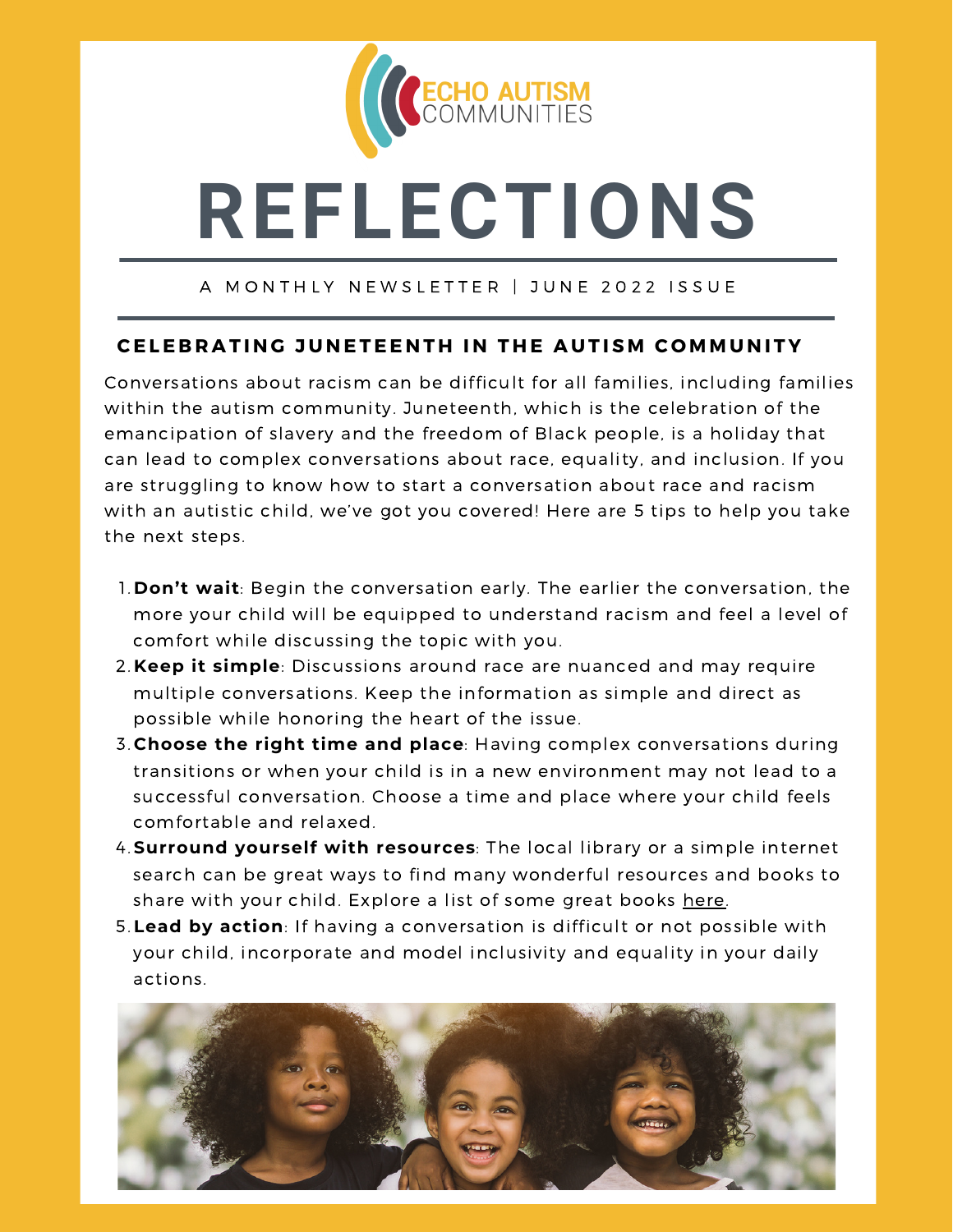#### **M I S S O U R I F A M I L Y T O F A M I L Y**

[Missouri](https://mofamilytofamily.org/) Family to Family is a family driven organization that can support you by listening, training, and connecting you with quality resources specific to your situation.

Missouri Family to Family provides referrals, Information Specialists, peer mentors, leadership training, and educational opportunities to act as a holistic resource center for families.

Their Information Specialists aid in systems navigation, resource connection, and emotional support and help families build action plans. Peer mentors offer lived experiences on how to use community services and help guide individuals toward greater self-advocacy, empowerment, and personal responsibility for their own success.

They also support families to develop their advocacy and leadership skills and increase their understanding of how to bring about positive change in their family member.

One of their specialties is Good Life Groups which engage participants in learning and problem solving with peers and facilitators on specific educational and support topics.

You may also find value in their Learning Experiences/Sessions, which are educational activities created to enhance the knowledge and skills of stakeholders while providing information on how to better understand a topic or perform specific tasks.

Visit their site to get connected to these great resources: <https://mofamilytofamily.org/>

Connect with them on Facebook: <https://www.facebook.com/mofamily2family/>

## EXTERNAL PROGRAM HIGHLIGHT: UNIVERSITY OF IOWA

Congratulation to the University of Iowa!

The University of Iowa is one step closer to starting their own ECHO Autism program. Congratulations to Kelly Schieltz, PhD, BCBA-D and the University of Iowa for completing their partnership documents with the ECHO institute! We look forward to learning more about your ECHO Autism Program and supporting you through our ECHO Autism Communities partner liaison program.

\*Kelly Schieltz, PhD, BCBA-D is an Assistant Professor of Pediatrics at the University of Iowa Stead Family Children's Hospital.

### ECHO AUTISM IN THE NEWS

ECHO Autism Communities is collaborating with Cognoa to study real-world application of Canvas Dx! Canvas Dx is a form of AI technology that helps clinicians identify signs of autism in children between the ages of 18 and 72 months.

"We are excited to incorporate Cognoa's Canvas Dx within our existing diagnostic model in hopes of expanding primary care physicians' tools to reliably identify and diagnose children with autism."

-Dr. Sohl, M.D.

This collaboration is featured in PR Newswire, [Healthleaders](https://www.prnewswire.com/news-releases/echo-autism-communities-collaborate-with-%20cognoa-to-study-real-world-application-of-canvas-dx-301558915.html) Media, and [Biospace](https://www.biospace.com/article/releases/echo-autism-communities-collaborate-with-%20cognoa-to-study-real-world-application-of-canvas-dx/).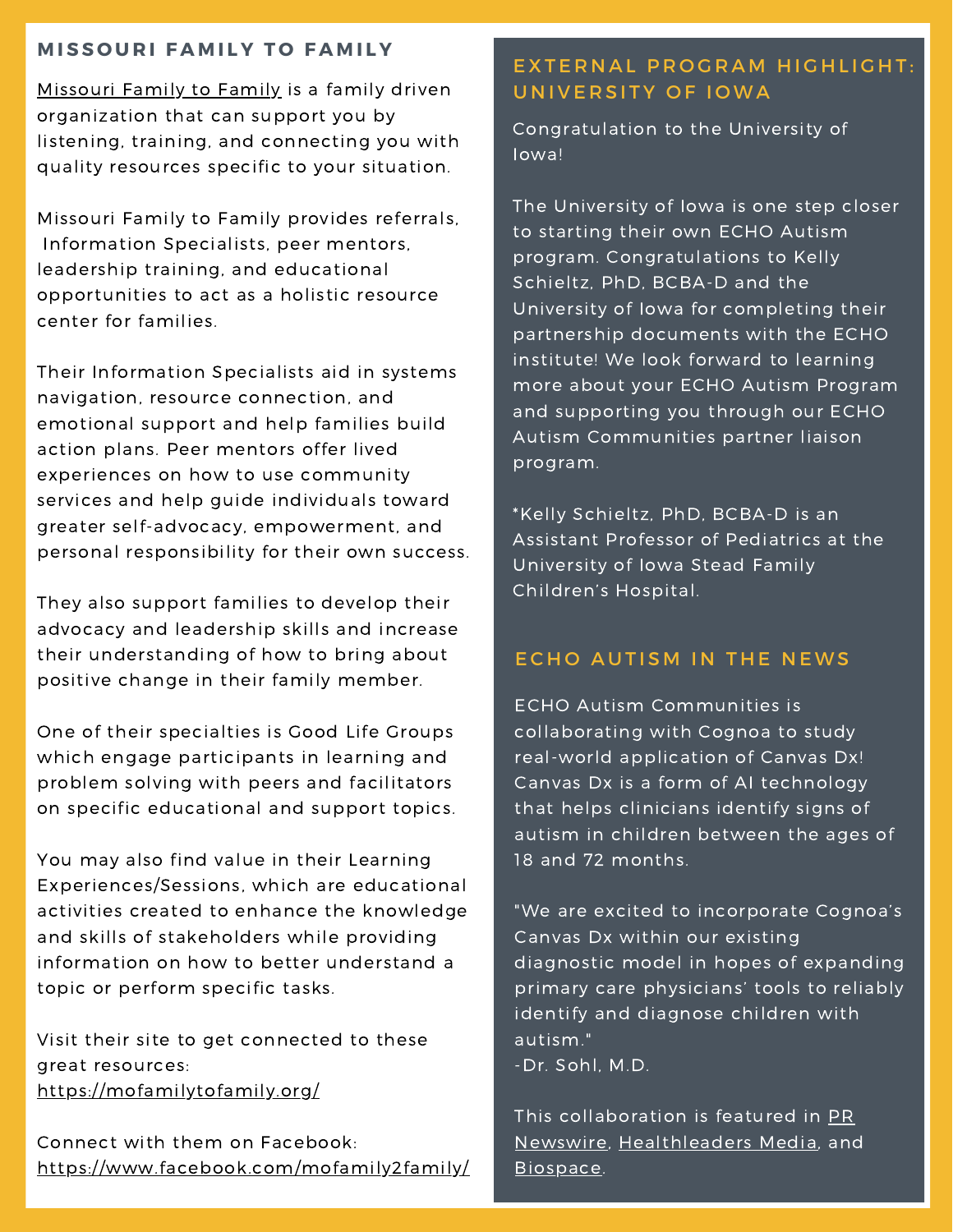# LEARN ABOUT ECHO AUTISM: NORTH MACEDONIA



ECHO Autism Communities was created to help bring autism care and services to *everyone*, no matter their location. We're so excited to share that ECHO Autism: North Macedonia is doing exactly that by increasing local access to high quality health care and education for children with ASD in North Macedonia.

This program is intended for special and mainstream educators in preschools and kindergarten, primary and middle school as well as therapists in hospitals, clinical and educational settings including developmental pediatricians, child psychologists, speech-language pathologists, occupational therapists, child/adolescent psychiatrists, dietitians, and more.

This program launched in December 2021 and meets every 3rd Friday of the month at 3:00 pm Central European Time. Attendees join from all around the globe including Austria, China, Greece, Germany, Pakistan, Serbia, Sweden, North Macedonia, and USA.

Check them put on the following platforms:

Website: https://echoautism.70cvetovi.com.mk/

Facebook: https://www.facebook.com/70-Cvetovi-Project-ECHO-Autism-104776175169364

YouTube: https://www.youtube.com/channel/UCdUjBfONVm8x53sI9iLGZfg